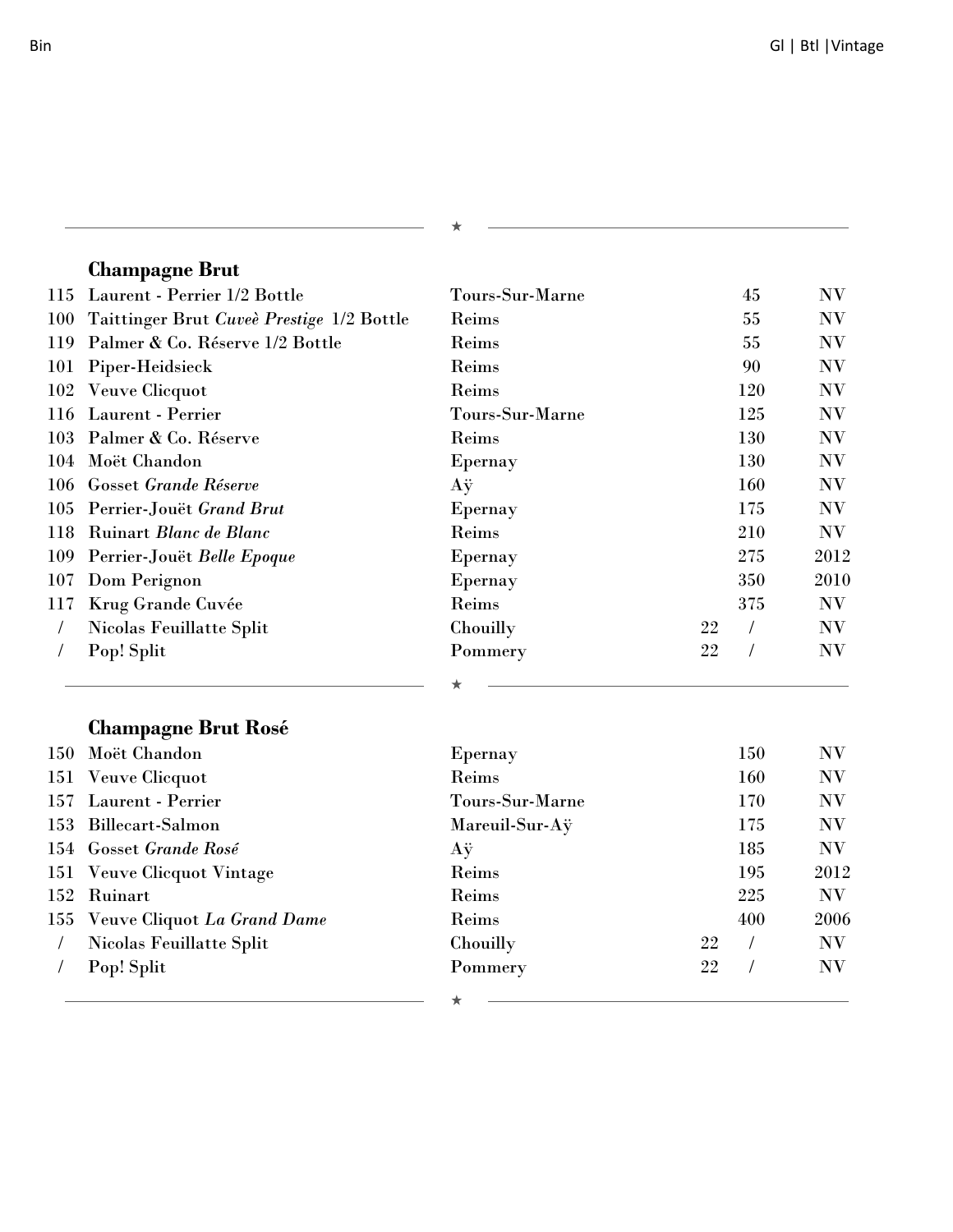# **Sparkling**

| 200        | Chiarlo Moscato d'Asti 1/2 Bottle      | Piedmont, Italy    |    | 33             | 2018 |
|------------|----------------------------------------|--------------------|----|----------------|------|
| 215        | Cavicchioli Lambrusco                  | Emilia-Romagna     | 9  | 34             | 2019 |
| 202        | <b>Toso Brut</b>                       | Mendoza, Argentina | 11 | 42             | NV   |
| 218        | Red Tail Ridge Petillant Naturel       | New York, USA      |    | 45             | 2018 |
| 203        | Francesco Montagna Moscato             | Lombardia, Italy   | 12 | 46             | 2020 |
| 204        | De Perriere Brut Blanc de Blanc        | France             | 12 | 46             | NV   |
| 205        | Sangue di Giuda Francesco Montagna     | Lombardia, Italy   | 12 | 46             | 2019 |
| 206        | Italo Cescon Treviso Prosecco Brut     | Veneto, Italy      |    | 46             | 2019 |
| 207        | Roger Goulard Gran Reserva Brut        | Cava, Spain        |    | 55             | NV   |
| 220        | Waltz Moscato                          | Lancaster, PA      |    | 60             | 2021 |
| 216        | <b>Domaine Rosier</b>                  | Crémant d'Limoux   | 16 | 62             | 2018 |
| 208        | Majolini Franciacorta Brut             | Lombardy, Italy    |    | 75             | NV   |
| 216        | The Bolney Estate Blanc de Blancs Brut | Sussex, England    |    | 105            | 2014 |
| 217        | Ridgeview Bloomsbury Brut              | Sussex, England    |    | 115            | NV   |
| $\sqrt{2}$ | Ca'Tullio Prosecco Extra Dry Split     | Veneto, Italy      | 12 | $\sqrt{2}$     | NV   |
|            | Maschio Prosecco Extra Dry Split       | Veneto, Italy      | 13 | $\sqrt{2}$     | NV   |
|            | Brilla! Prosecco Brut Split            | Veneto, Italy      | 13 | T              | NV   |
|            | Segura Viudas Cava Brut Split          | Catalonia, Spain   | 14 | $\overline{1}$ | NV   |
|            |                                        |                    |    |                |      |
|            | <b>Sparkling Rosé</b>                  |                    |    |                |      |
| 251        | Roger Goulard Brut Coral Rosé          | Cava, Spain        |    | 38             | NV   |
| 252        | De Perriere Rosé Brut                  | France             | 12 | 46             | NV   |
| 253        | Côté Mas Brut                          | Crémant, France    |    | 55             | NV   |
| 254        | Pierre Sparr Brut                      | Crémant d'Alsace   |    | 62             | NV   |
| 258        | Vol Enchante Brut                      | Crémant d'Alsace   | 16 | 62             | NV   |
| $\sqrt{2}$ | <b>Brilla! Prosecco Brut Split</b>     | Veneto, Italy      | 13 | $\overline{1}$ | NV   |
|            | Segura Viudas Cava Brut Rosé Split     | Catalonia, Spain   | 14 | $\sqrt{2}$     | NV   |
|            |                                        | ★                  |    |                |      |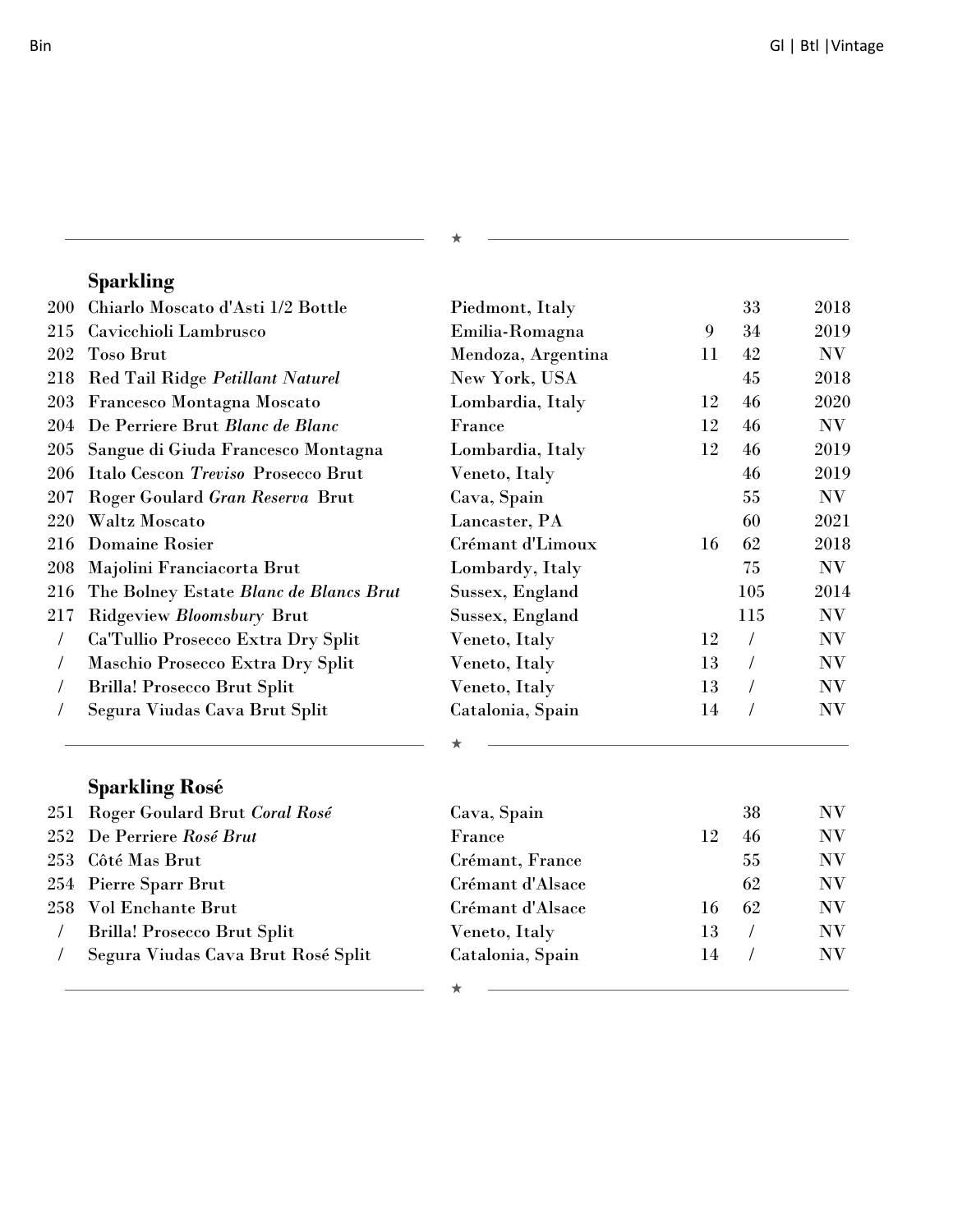$\mathcal{L}^{\mathcal{L}}(\mathcal{L}^{\mathcal{L}})$  and  $\mathcal{L}^{\mathcal{L}}(\mathcal{L}^{\mathcal{L}})$  and  $\mathcal{L}^{\mathcal{L}}(\mathcal{L}^{\mathcal{L}})$  and  $\mathcal{L}^{\mathcal{L}}(\mathcal{L}^{\mathcal{L}})$ 

 $\star$ 

# **Sauvignon Blanc**

| 300 | Decibel                                | New Zealand                |    | 34 | 2020 |
|-----|----------------------------------------|----------------------------|----|----|------|
| 301 | Franciscan                             | Napa, California           |    | 34 | 2020 |
| 317 | Pionero Reserva                        | Maule Valley, Chile        |    | 34 | 2021 |
| 302 | Chateau Pilet                          | Bordeaux, France           |    | 35 | 2019 |
| 304 | Lionel Osmin                           | Toulouse, France           |    | 44 | 2019 |
| 305 | Saint Claire                           | Marlborough, NZ            |    | 45 | 2020 |
| 306 | Dipinti                                | Dolomenti, Italy           |    | 46 | 2019 |
| 307 | Domaine Jouclary                       | IGP Pays d'Oc, France      | 13 | 50 | 2020 |
| 316 | Kuranui                                | Marlborough, NZ            | 13 | 50 | 2021 |
| 318 | Lomond                                 | Cape Agulhas, South Africa |    | 50 | 2021 |
| 309 | Domaine Augis Valençay                 | Touraine, Loire, France    |    | 55 | 2018 |
| 310 | Kim Crawford                           | Marlborough, NZ            |    | 58 | 2019 |
| 311 | Jean Marc Crochet Sancerre             | Loire Valley, France       |    | 60 | 2019 |
| 312 | Thomas et Fils Grand Chaille Sancerre  | Loire, France              |    | 60 | 2018 |
| 313 | Domaine de Bel Air Pouilly-Fumé        | Loire Valley, France       |    | 62 | 2019 |
| 315 | <b>Ghost Block Morgaenlee Vineyard</b> | Yountville, Napa Valley    |    | 65 | 2020 |
| 314 | Groth                                  | Napa, California           |    | 65 | 2020 |
|     |                                        |                            |    |    |      |
|     | <b>Pinot Grigio</b>                    |                            |    |    |      |

| 402 Tommasi                   | Delle Venezie, Italy  |    | 35 | 2018 |
|-------------------------------|-----------------------|----|----|------|
| 400 Pierre Sparr, Pinot Blanc | Alsace, France        |    | 36 | 2018 |
| 403 Zemmer                    | Alto Adige, Italy     |    | 36 | 2017 |
| 404 Italo Cescon Il Tralcetto | Friuli, Italy         |    | 38 | 2018 |
| 401 Cielo                     | Vincentino, Italy     |    | 40 | 2017 |
| $407$ A to Z                  | Willamette Valley, OR |    | 45 | 2017 |
| 406 Tonnino                   | Sicily, Italy         | 12 | 46 | 2018 |
| 405 Ca'Del Sarto              | Friuli, Italy         |    | 48 | 2019 |
| 410 Terlano                   | Alto Adige, Italy     |    | 48 | 2018 |
| 411 Banfi San Tangelo         | Tuscany, Italy        | 13 | 50 | 2021 |
| 408 Scarpetta                 | Friuli, Italy         |    | 50 | 2019 |
| 409 Tonnino, Organic Grapes   | Sicily, Italy         |    | 50 | 2018 |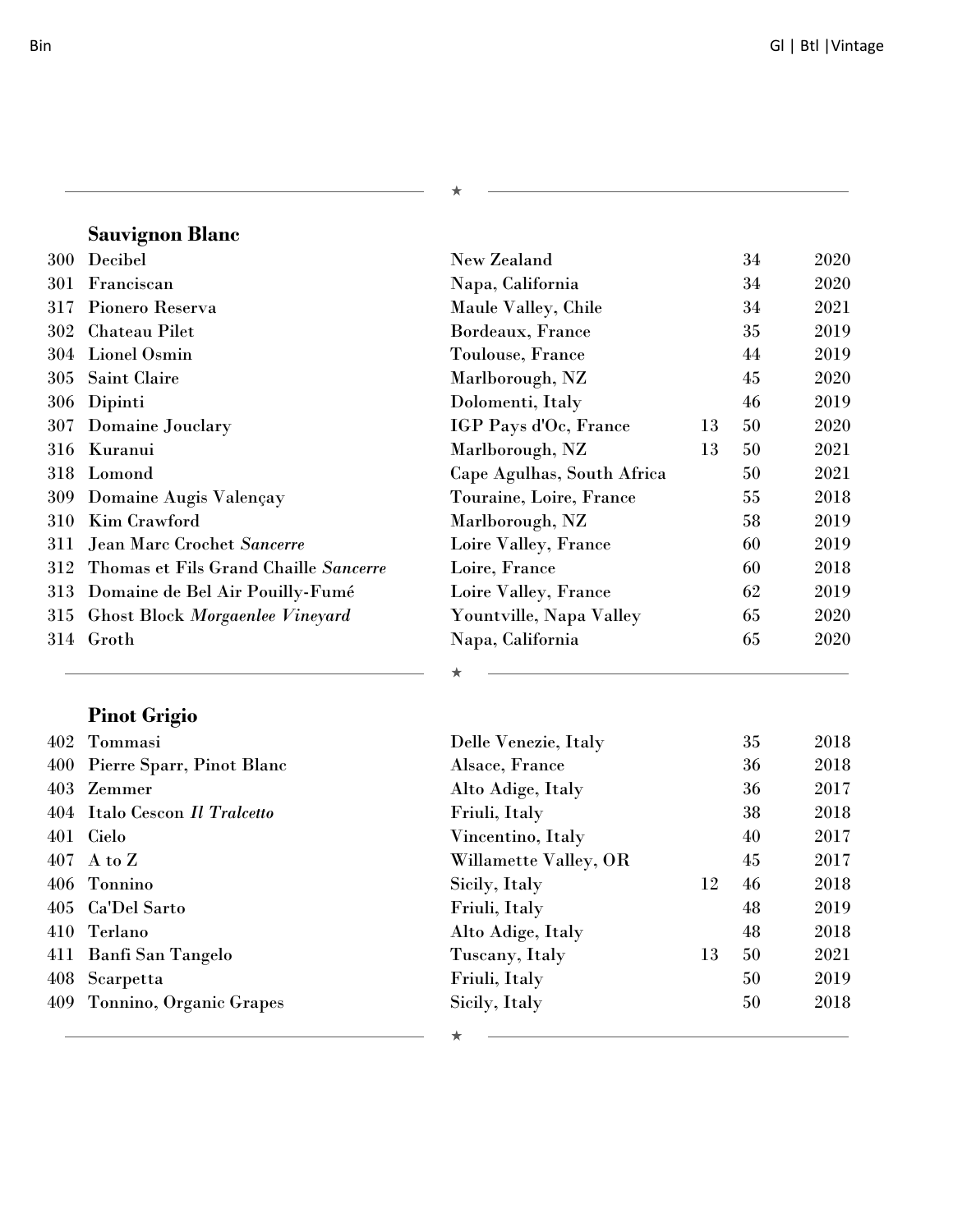# **Riesling & Germanic**

| 501 Urban Riesling                       | Germany                  |    | 40 | 2015 |
|------------------------------------------|--------------------------|----|----|------|
| 502 Kung Fu Girl Riesling                | <b>Washinton State</b>   |    | 42 | 2017 |
| 503 Gustave Lorentz Riesling Réserve     | Alsace, France           |    | 50 | 2018 |
| 500 Italo Cescon Il Tralcetto Riesling   | Veneto, Italy            | 13 | 50 | 2017 |
| 504 Leitz Berg Roseneck Riesling Trocken | Rüdesheim, Germany       |    | 90 | 2013 |
|                                          |                          |    |    |      |
| 520 Gundlach Bundschu Gewurztraminer     | Sonoma Coast, CA         |    | 35 | 2014 |
| 521 Gmörk Grüner Veltliner               | Wagram, Austria          |    | 32 | 2015 |
| 522 Rainer Saur Silvaner                 | Escherndorf, Franken, DE |    | 42 | 2018 |
| 523 Stadt Krems Grüner Veltliner         | Kremstal, Austria        |    | 48 | 2020 |
|                                          |                          |    |    |      |

÷

**Chardonnay**

| 601 | Cline                               | Sonoma Coast, CA                |    | 35 | 2019           |
|-----|-------------------------------------|---------------------------------|----|----|----------------|
| 602 | Guillaman                           | Côtes de Gascogne, France       |    | 35 | 2020           |
| 603 | <b>Sean Minor</b>                   | Sonoma Coast, CA                |    | 38 | 2019           |
|     | 604 Sonoma Cutrer                   | <b>Russian River, CA</b>        |    | 42 | 2019           |
| 606 | Domaine Talmard Macon               | Burgundy, France                |    | 46 | 2018           |
| 607 | <b>Chalk Hill</b>                   | Sonoma Coast, CA                |    | 46 | 2019           |
| 608 | Limestone Hill                      | Western Cape, South Africa      |    | 48 | 2019           |
| 635 | <b>Gibraltar Private Selection</b>  | Napa, California                | 14 | 54 | 2019           |
| 605 | Italo Cescon Il Tralcetto           | Piave, Italy                    | 14 | 54 | 2019           |
| 610 | Routestock                          | Carneros, California            |    | 54 | 2019           |
| 641 | Tonnino                             | Sicily, Italy                   | 14 | 54 | 2020           |
| 612 | <b>Bravium</b>                      | <b>Russian River Valley, CA</b> |    | 58 | 2017, '18, '19 |
| 642 | Teifenbrunner                       | Alto Adige - Sudtirol, IT       | 15 | 58 | 2019           |
| 635 | Sonoma Cutrer                       | Sonoma Coast, CA                |    | 60 | 2019           |
| 613 | Aviary                              | Sonoma Central Coast, CA        |    | 62 | 2019           |
| 609 | Mâcon Verzé, Le Grand Cheneau       | Burgundy, France                | 16 | 62 | 2019           |
| 636 | Saint-Véran, Deux Roches            | Burgundy, France                |    | 62 | 2015, '18      |
|     | 614 Saint-Véran, Les Trois Pêcheurs | Burgundy, France                |    | 62 | 2018, '19      |
| 615 | Elizabeth Rose                      | Napa, California                |    | 62 | 2017           |
|     | 616 Daou                            | Paso Robles, CA                 |    | 65 | 2018           |
|     |                                     |                                 |    |    |                |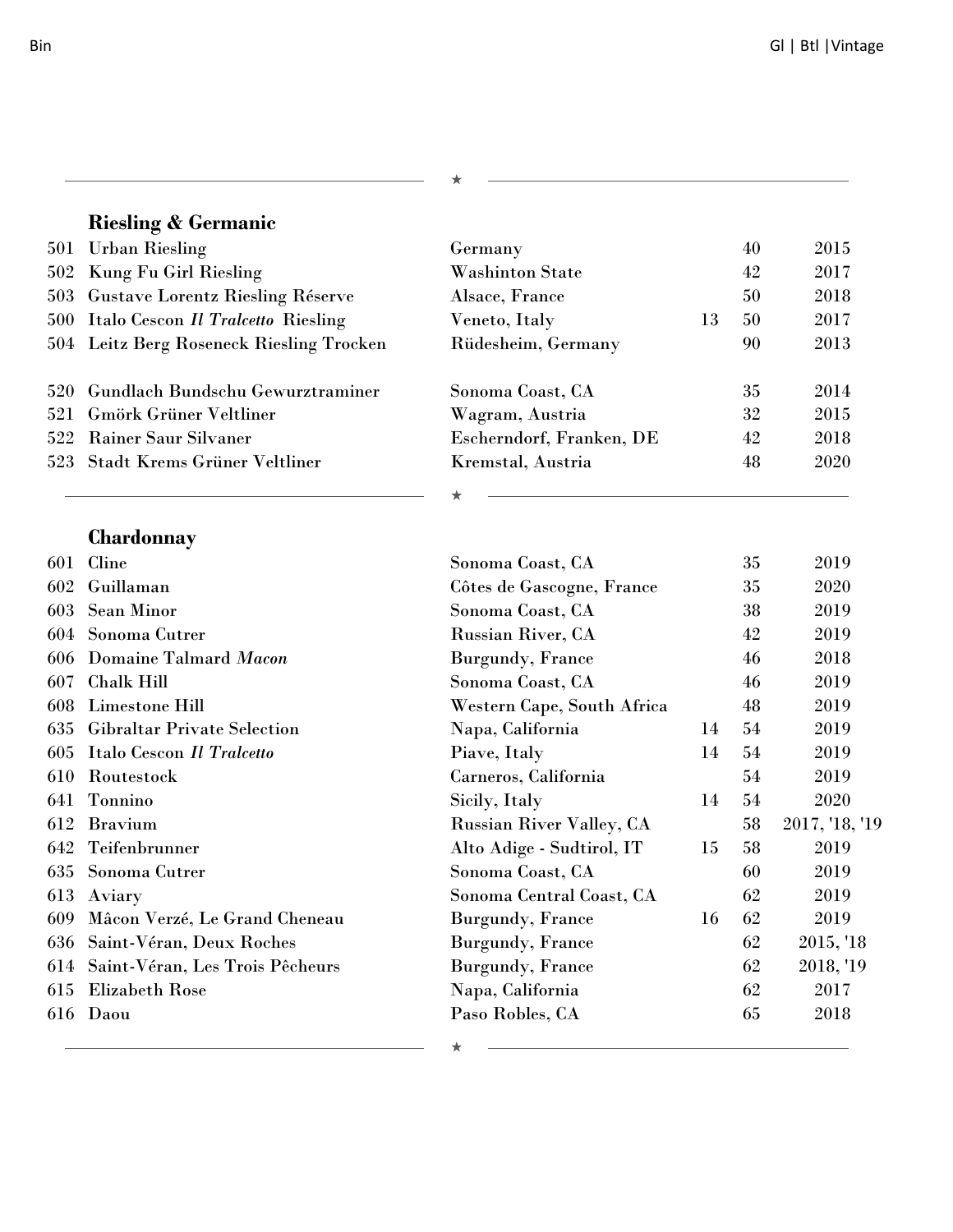|              | I<br>i  |
|--------------|---------|
| I<br>۰.<br>٧ | ۰,<br>× |

### **Chardonnay**

|     | 618 Pouilly-Fuissé, Deux Roches           | Burgundy, France           | 75         | 2015, '17, '18 |
|-----|-------------------------------------------|----------------------------|------------|----------------|
| 619 | Keenan                                    | Napa, California           | 75         | 2015, '18      |
| 645 | <b>Waltz Reserve</b>                      | Lancaster, PA              | 75         | 2019           |
| 620 | Pride Mountain                            | Napa, California           | 80         | 2016           |
| 621 | Antica                                    | Napa, California           | 90         | 2018           |
| 622 | Billard Saint-Romain La Combe Bazin       | Cote du Beaune, Burgundy   | 90         | 2018           |
| 624 | Dumol                                     | <b>Russian River, CA</b>   | 120        | 2017           |
| 625 | <b>Jayson</b>                             | North Coast, US            | 120        | 2017           |
| 626 | Rombauer                                  | Carneros, California       | 125        | 2018           |
| 627 | Kistler                                   | Sonoma Coast, CA           | 130        | 2019           |
| 628 | <b>Staglin Salus</b>                      | Napa, California           | 135        | 2017           |
| 623 | <b>Shafer Red Shoulder Ranch</b>          | Napa, California           | 140        | 2019           |
| 630 | <b>Kosta Browne</b>                       | Sonoma, California         | 150        | 2017, '18      |
| 643 | Domaine Laroche 1er Cru Vaillons Vieilles | Chablis Vaillons, Burgundy | 155        | 2019           |
| 629 | Justin Giradin                            | Chassagne-Montrachet       | <b>200</b> | 2018           |
| 644 | Garnier Et Fils Grand Cru                 | Chablis Vaudesir, Burgundy | 220        | 2018           |
|     | 631 Mail Road Wines Mt. Carmel Vineyard   | Rita Hills, California     | 225        | 2016           |
| 638 | Le Flaive                                 | Puligny-Montrachet         | 300        | 2018           |
|     |                                           |                            |            |                |

 $\star$ 

#### **Rosé**

| 700 | <b>Saint Mitre</b>                 | Coteaux Varois en Provence |    | 35 | 2017                   |
|-----|------------------------------------|----------------------------|----|----|------------------------|
|     | 701 AKA Primitivo                  | Salento, Italy             |    | 46 | 2017                   |
| 702 | Guillaman                          | Gascony, France            |    | 46 | 2019                   |
|     | 703 Broadbent Vinho Verde          | Portugal                   |    | 46 | $\mathbf{N}\mathbf{V}$ |
|     | 704 Lionel Osmin                   | Toulouse, France           |    | 46 | 2019                   |
|     | 705 Stobi                          | Tikves, Macedonia          |    | 46 | 2018                   |
|     | 706 Tonnino Ramato, Organic Grapes | Veneto, Italy              |    | 48 | 2018                   |
|     | 250 Cantine Francesco Montagna     | Lombardia, Italy           | 14 | 54 | $\mathbf{N}\mathbf{V}$ |
|     | 714 Marchesini Classico            | Bardolino Chiaretto, Italy | 13 | 50 | 2020                   |
| 707 | Secateurs                          | Swartland, South Africa    |    | 50 | 2019                   |
| 712 | Marchessau                         | Loire Valley, France       |    | 54 | 2020                   |
| 709 | Bila-Haut                          | Pays d'Oc                  |    | 60 | 2020                   |
|     | 710 Jean Marc Crochet Sancerre     | Loire Valley, France       |    | 60 | 2020                   |
|     | 711 Chateau des Ferrages Roumery   | Cote de Provence           |    | 60 | 2020                   |
|     |                                    | ∸                          |    |    |                        |

### **Other USA Whites**

Waltz Semillion Lancaster, PA 75 2019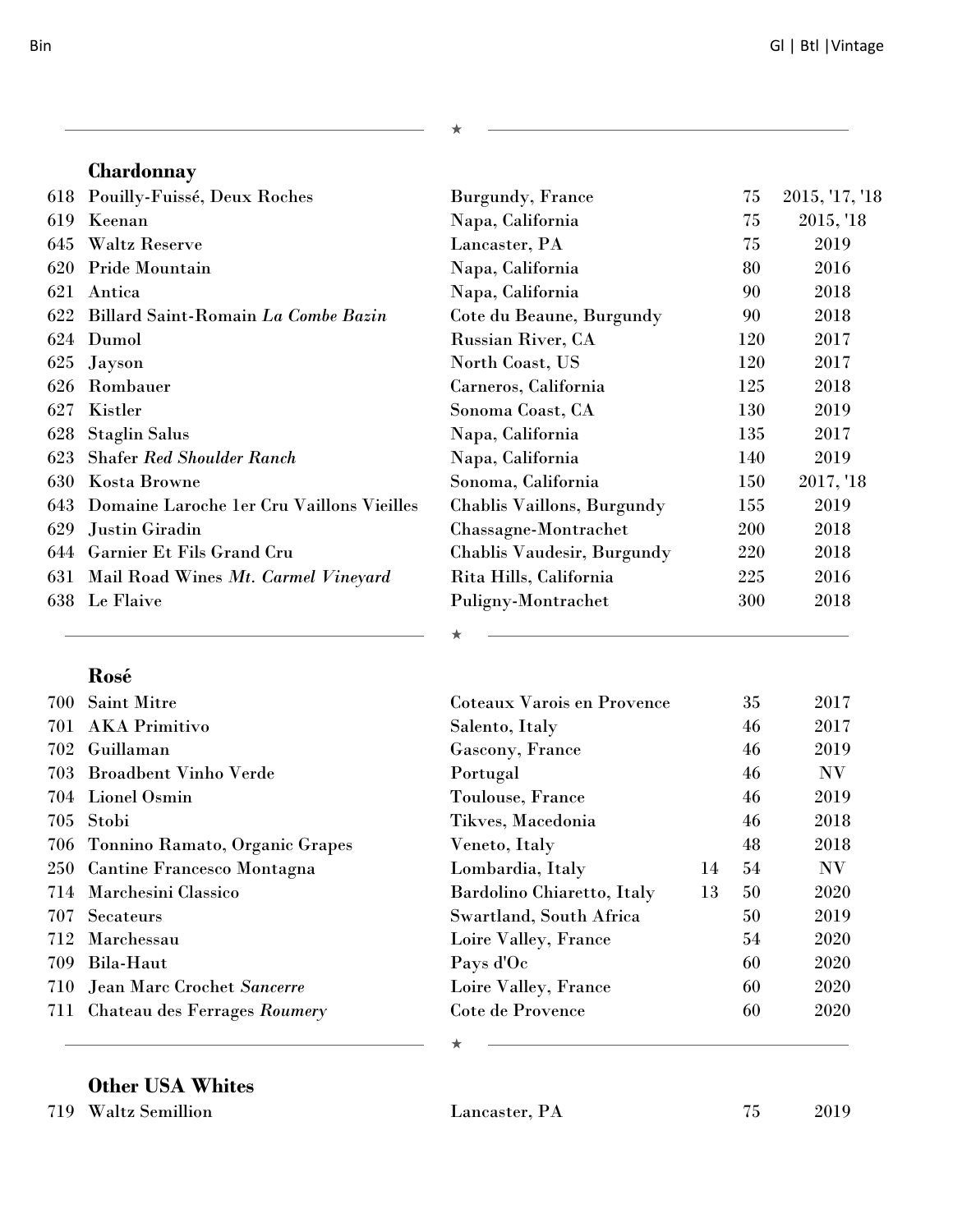|     | <b>Other Balkan &amp; Greek White</b>       |                      |    |     |      |
|-----|---------------------------------------------|----------------------|----|-----|------|
| 720 | Stobi Zilavka                               | Tikves, Macedonia    |    | 38  | 2018 |
| 721 | Skouras Moscofilero                         | Peloponnesse, Greece |    | 40  | 2020 |
| 722 | Ferdinand BRDA Rebula                       | Slovenia             |    | 48  | 2016 |
| 723 | Estate Argyros Assyrtiko                    | Santorini, Greece    |    | 75  | 2019 |
|     | 724 Domaine Sigalas Assyrtiko               | Santorini, Greece    |    | 120 | 2019 |
|     |                                             |                      |    |     |      |
|     |                                             |                      |    |     |      |
|     | <b>Other French Whites</b>                  |                      |    |     |      |
| 730 | Domaine De Guillaman Ugni Blanc             | Cotes de Gascogne    |    | 35  | 2018 |
| 731 | Chateau Chanteloiseau Cuvee Jean Jules      | <b>Bordeaux</b>      |    | 42  | 2016 |
| 732 | Blandine Le Blanc, Bourdeaux Blend          | Cotes de Gascogne    | 14 | 54  | 2019 |
| 733 | Charboniere Chateau Neuf du Pape Blanc      | Rhone                |    | 120 | 2019 |
|     |                                             |                      |    |     |      |
|     | <b>Other Italian Whites</b>                 |                      |    |     |      |
| 740 | <b>Branciforti Grillo</b>                   | <b>Sicily</b>        |    | 32  | 2018 |
| 741 | La Mora Vermintino                          | Tuscany              |    | 35  | 2017 |
| 742 | Planeta la Segreta Bianco                   | <b>Sicily</b>        |    | 35  | 2019 |
| 743 | <b>Coste Mancini Pecorino</b>               | Abruzzo              |    | 38  | 2016 |
| 744 | Fuedo Maccari Grillo                        | Sicily               |    | 38  | 2015 |
| 745 | Tonnino Mediterraneo Chenin Blanc           | <b>Sicily</b>        |    | 39  | 2018 |
| 746 | Tonnino Grillo, Organic Grapes              | Sicily               |    | 42  | 2018 |
| 747 | Terra Degli Dei Falanghina                  | Sannio               |    | 42  | 2017 |
| 748 | Arnaldo-Caprai Grecante Grechetto           | Umbria               |    | 45  | 2018 |
| 749 | Paternoster Vulcanico Falanghina            | <b>Basilicata</b>    |    | 45  | 2017 |
| 750 | Matteo Braidot Ribolla Gialla               | Friuli               |    | 46  | 2019 |
| 751 | Corte del Sole Soave                        | Veneto               |    | 48  | 2016 |
|     | 752 Zenato San Benedetto Trebbiano          | Lugana - Veneto      | 15 | 58  | 2019 |
| 753 | Gianni Gagliardo Favorita Fallegra          | Piedmont, Langhe     | 15 | 58  | 2020 |
| 754 | <b>Ugone III Vermintino Superiore</b>       | Gallura              |    | 58  | 2019 |
| 755 | Tornatore Etna Bianco                       | Sicily               |    | 65  | 2019 |
| 756 | Madre Manzoni Bianco                        | Veneto               |    | 65  | 2016 |
|     |                                             |                      |    |     |      |
|     | <b>Other Spanish &amp; Portugese Whites</b> |                      |    |     |      |
| 770 | Planalto Reserva Portugese Blend            | Douro, Portugal      |    | 34  | 2019 |
| 771 | Qunita de Santa Teresa Avesso Organic       | Portugal             |    | 38  | 2018 |

- 772 Quinta do Regueiro Secreto Albarino
- 776 Joao Ramos Loureiro Vinho Verde
- 773 Abadía De San Campio Albariño
- 774 Terras Gauda Albariño
- 775 Gomez Cruzado Montes Obarenes Rioja Alta, Sp

| Douro, Portugal    |    | 54  | 2019 |
|--------------------|----|-----|------|
| Portugal           |    | 38  | 2018 |
| Portugal           |    | 42  | 2020 |
| Portugal           | 12 | 46  | 2020 |
| Rías Baixis, Spain |    | 50  | 2019 |
| Rías Baixis, Spain |    | 60  | 2019 |
| Rioja Alta, Spain  |    | 120 | 2016 |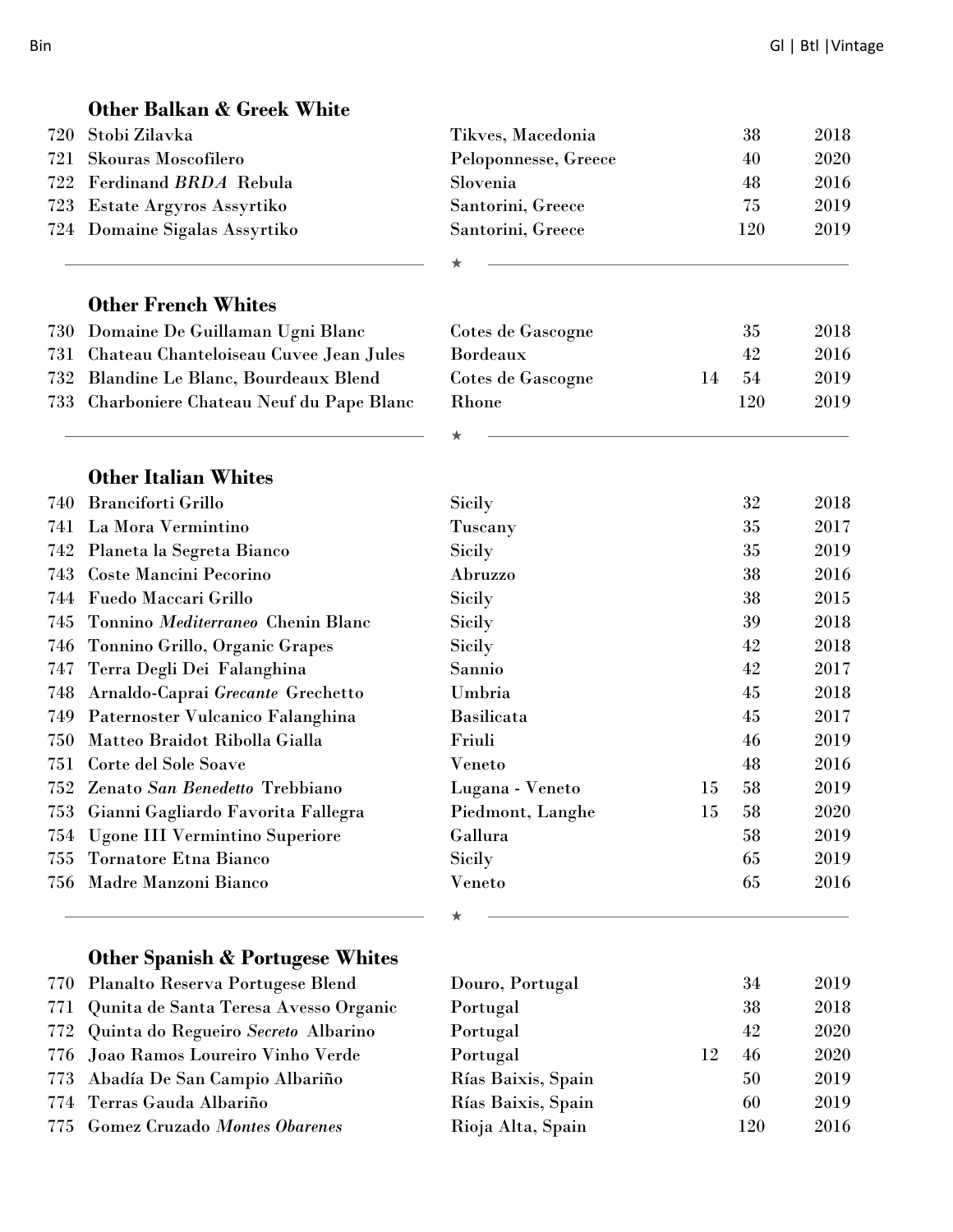|     | <b>Pinot Noir</b>                                                    |                                 |    |            |           |
|-----|----------------------------------------------------------------------|---------------------------------|----|------------|-----------|
| 800 | Heritage by Browne Family Vinyards                                   | Willamette Valley, Oregon       |    | 36         | 2019      |
| 801 | La Forge Estate                                                      | Languedoc, France               |    | 38         | 2019      |
| 802 | Domaine Chanson Le Bourgogne                                         | <b>Burgundy</b> , France        |    | 42         | 2018, '19 |
| 803 | Italo Cescon Il Tralcetto                                            | Veneto, Italy                   | 12 | 46         | 2020      |
|     | 804 Eulalie                                                          | France                          |    | 54         | 2019      |
| 805 | Iris                                                                 | Willamette Valley, Oregon       | 14 | 54         | 2019      |
|     | 806 Ventana                                                          | California                      |    | 54         | 2018, '19 |
| 807 | Grosbot Barbara                                                      | France                          |    | 60         | 2018      |
| 808 | <b>Elizabeth Rose</b>                                                | Napa, California                |    | 64         | 2017, '18 |
| 809 | <b>Illahe</b>                                                        | Willamette Valley, Oregon       |    | 65         | 2020      |
| 810 | <b>Albert Bichot Bourgogne</b>                                       | <b>Burgundy</b> , France        |    | 65         | 2018      |
| 811 | <b>Bravium</b>                                                       | <b>Anderson Valley, CA</b>      |    | 68         | 2018      |
|     | 812 Kenwood Six Ridges                                               | <b>Russian River Valley, CA</b> |    | 68         | 2015, '17 |
| 813 | <b>Elk Cove</b>                                                      | Willamette Valley, Oregon       |    | 75         | 2018, '19 |
| 814 | Jermann Red Angel                                                    | Venezia Giulia, Friuli          |    | 75         | 2017      |
| 815 | <b>Charles Krug</b>                                                  | Carneros, California            |    | 90         | 2017      |
| 816 | <b>Fullerton Lichtenwalter Vineyard</b>                              | Willamette Valley, Oregon       |    | 120        | 2017      |
| 817 | <b>Fullerton Momtazi Vineyard</b>                                    | Willamette Valley, Oregon       |    | 120        | 2017      |
| 818 | Mail Road Wines Mt. Carmel Blocks 2 3 & 5                            | Rita Hills, California          |    | 120        | 2016      |
| 819 | Domaine Monthelie Armande Rogue Cuvee                                | Monthelie, Fance                |    | 120        | 2017      |
| 820 | Ramey                                                                | <b>Russian River Valley, CA</b> |    | 132        | 2016      |
|     | 821 Pommard Pere en Fils, Chateau Beaune                             | Côte-d'Or, France               |    | 150        | 2014      |
| 822 | Premier Cru La Maltroie Justin Giradin                               | Chassagne-Montrachet            |    | <b>160</b> | 2019      |
| 823 | Dumol                                                                | Russian River, CA               |    | 165        | 2017      |
| 824 | Kistler                                                              | <b>Russian River Valley, CA</b> |    | 175        | 2017      |
| 825 | Cristom, Eileen Vineyards                                            | Willamette Valley, Oregon       |    | 175        | 2016, '18 |
| 826 | Rochioli                                                             | <b>Russian River Valley, CA</b> |    | 200        | 2019      |
|     | 827 Bouchard Pere en Fils, Volnay Caillerets, Prei Côte-d'Or, France |                                 |    | 216        | 2014      |
| 828 | <b>Kosta Browne</b>                                                  | Sonoma, California              |    | 220        | 2018, '19 |
| 829 | Mail Road Wines Sta. Rita Hills                                      | Rita Hills, California          |    | 225        | 2019      |
| 830 | <b>Goldeneye Ten Degrees</b>                                         | <b>Anderson Valley, CA</b>      |    | 250        | 2017, '18 |
| 831 | Paul Hobbs                                                           | <b>Russian River Valley, CA</b> |    | 250        | 2018      |
| 832 | Louis Latour Grand Cru                                               | <b>Burgundy</b> , France        |    | 300        | 2015      |
| 833 | Corton Grand Cru Romanée Conti                                       | Côte de Beaune, Burgundy        |    | 950        | 2018      |
| 834 | Echezeaux Romanée Conti                                              | Côte de Nuits, Burgundy         |    | 1600       | 2017      |
| 835 | Saint Vivant Romanée Conti                                           | Côte de Nuits, Burgundy         |    | 2600       | 2015      |
|     |                                                                      |                                 |    |            |           |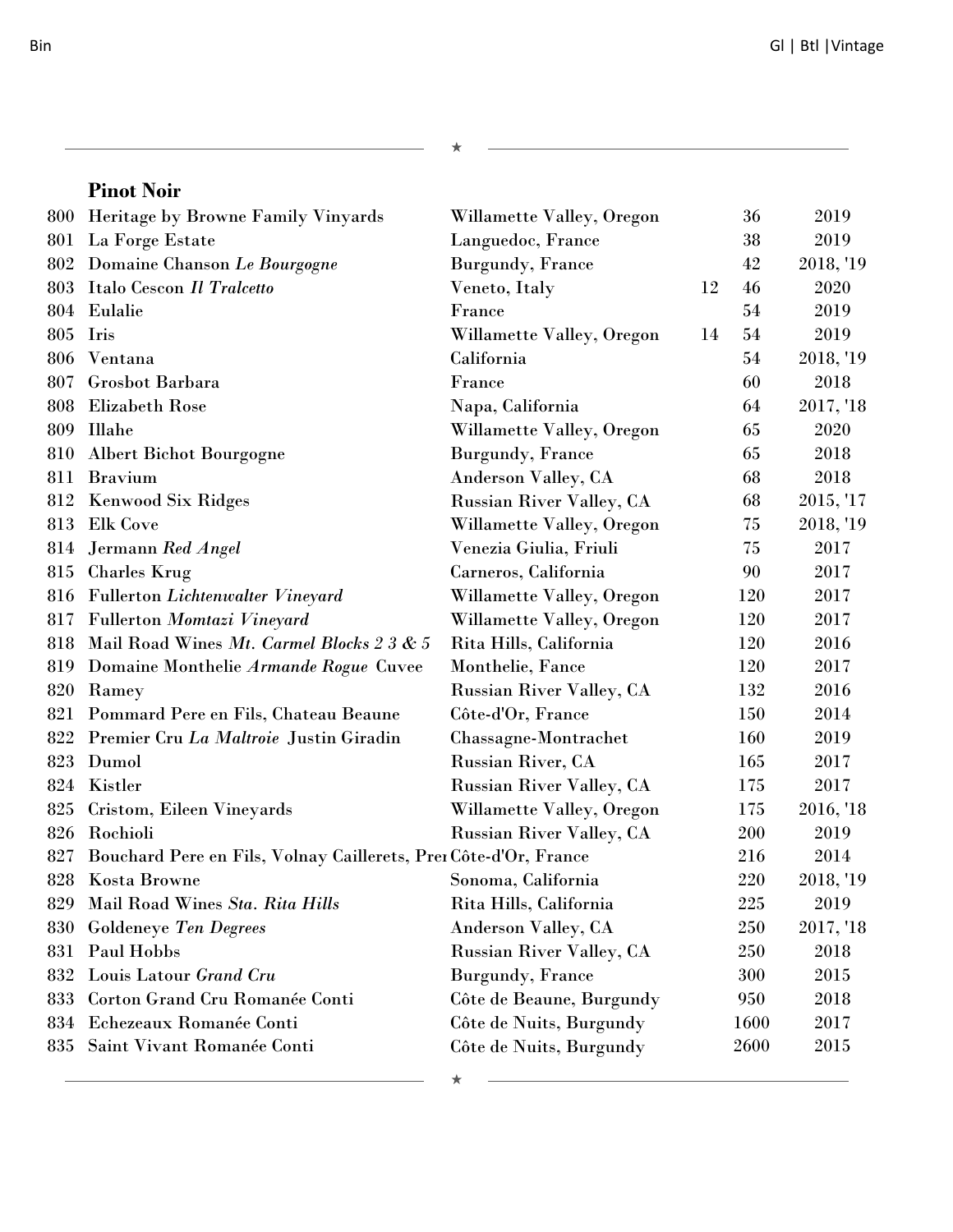$\star$ 

#### **Malbec**

<u> 1980 - Johann Barn, fransk politik (d. 1980)</u>

| 900 Altosur                             | Argentina             |    | 30  | 2020      |
|-----------------------------------------|-----------------------|----|-----|-----------|
| 901 Elsa Bianchi                        | Mendoza, Argentina    |    | 35  | 2019      |
| 903 Lionel Osmin La Réserve             | France                |    | 45  | 2017, '18 |
| 904 San Huberto                         | Argentina             | 12 | 46  | 2020      |
| 905 Los Medanos                         | Argentina             |    | 48  | 2018      |
| 906 Parceleros                          | Mendoza, Argentina    |    | 54  | 2019      |
| 908 Belhara Estate                      | Mendoza, Argentina    | 14 | 54  | 2019      |
| 909 Alta Vista Serenade Single Vineyard | Agrelo, Luján de Cuyo |    | 135 | 2015      |

 $\star$ 

### **Merlot**

| 1000 Line 39                | California            | 42  | 2016      |
|-----------------------------|-----------------------|-----|-----------|
| 1001 Cline                  | Sonoma Coast, CA      | 46  | 2019      |
| 1002 La Forge               | IGP Pays d'Oc, France | 46  | 2019      |
| 1003 Kenwood                | Sonoma, CA            | 48  | 2016      |
| 1011 Waterbrook             | Columbia Valley, WA   | 54  | 2019      |
| 1012 Two Mountains          | Yakima Valley, WA     | 62  | 2019      |
| 1013 Waltz Cherry Tree      | Lancaster, PA         | 84  | 2017      |
| 1004 Trefethen Oak Knoll    | Napa, California      | 108 | 2015      |
| 1005 Keenan                 | Napa, California      | 115 | 2015, 17  |
| 1006 Frog's Leap            | Rutherford, CA        | 120 | 2018      |
| 1007 Twomey                 | Napa Valley, CA       | 120 | 2015      |
| $1008$ Peju                 | Napa, California      | 120 | 2012, '14 |
| 1009 Shafer-Stags Leap TD-9 | Napa Valley, CA       | 135 | 2015, '18 |
| 1010 Duckhorn               | Napa Valley, CA       | 160 | 2017      |
|                             |                       |     |           |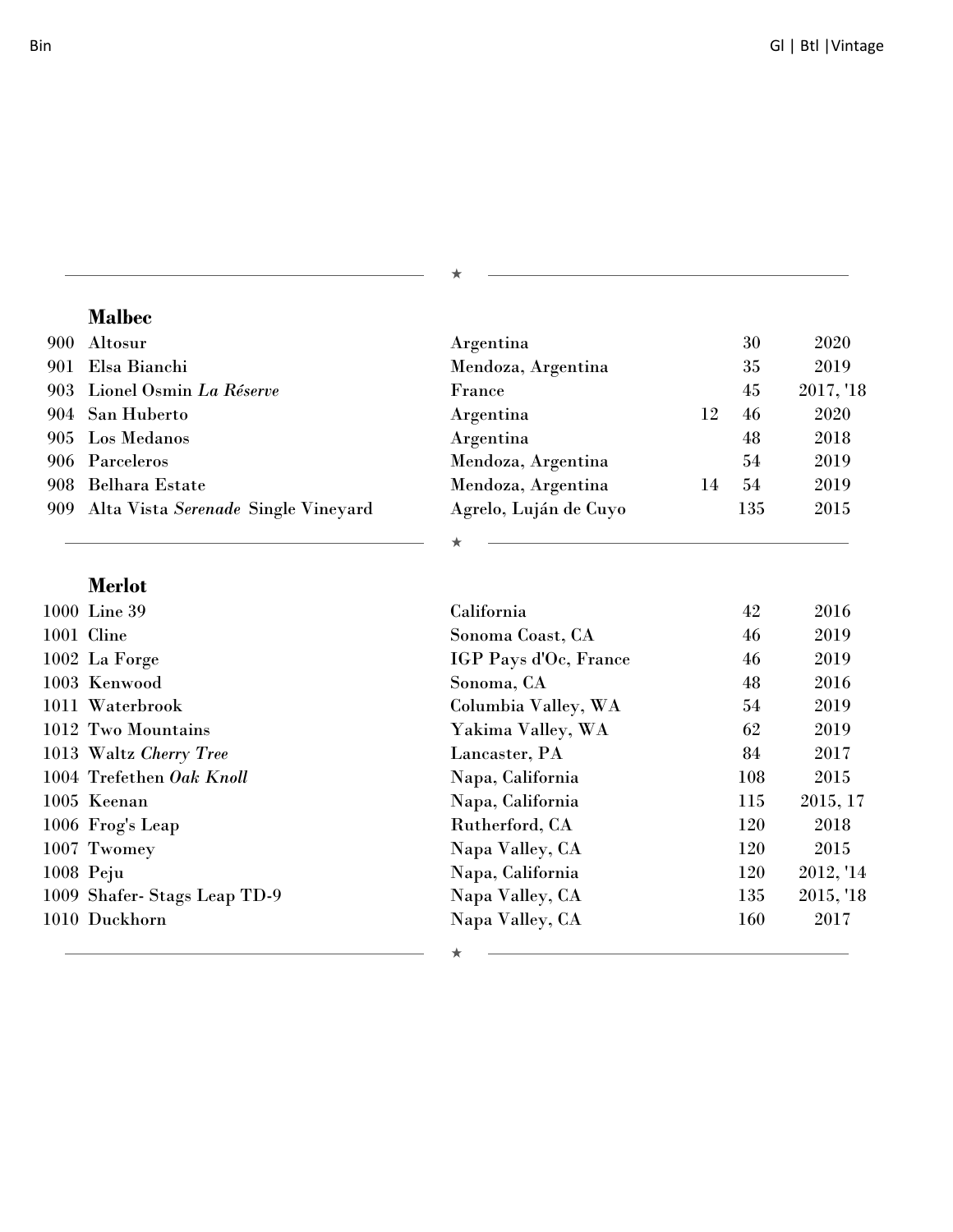| Syrah                                   |                                 |    |     |           |
|-----------------------------------------|---------------------------------|----|-----|-----------|
| 1100 Tonnino                            | Sicily, Italy                   |    | 38  | 2016, '17 |
| 1101 La Fleur Reserve                   | Langedouc, France               |    | 46  | 2017      |
| 1102 Cline                              | Sonoma Coast, California        | 14 | 54  | 2018, '19 |
| 1103 Foppiano Vineyards Petite Syrah    | <b>Russian River Valley, CA</b> |    | 60  | 2014, '17 |
| 1104 Le Fervent                         | Costières de Nîmes              |    | 62  | 2013      |
| 1107 Truchard                           | Carneros & Napa Valley          |    | 75  | 2018      |
| 1105 Shafer Relentless                  | Napa, California                |    | 160 | 2015, '16 |
| 1106 Mollydooker Carnival of Love       | McLaren Vale, Australia         |    | 180 | 2014      |
|                                         |                                 |    |     |           |
| <b>Zinfandel</b>                        |                                 |    |     |           |
| 1200 Pedroncelli Mother Clone           | Dry Creek Valley, California    |    | 48  | 2019      |
| 1201 Renswood, Old Vine                 | California                      |    | 60  | 2018      |
| 1202 Foppiano Vineyards                 | <b>Russian River Valley, CA</b> |    | 62  | 2015, '16 |
| 1203 Easton                             | Amador, California              |    | 85  | 2014      |
| 1204 Rombauer                           | California                      |    | 90  | 2017, '18 |
| 1205 Trione Flatridge Ranch             | Sonoma Coast, CA                |    | 120 | 2016      |
|                                         |                                 |    |     |           |
| <b>Balkan &amp; Greek Reds</b>          |                                 |    |     |           |
| 1250 Stobi Vranec                       | Tivkes, Macedonia               |    | 34  | 2016      |
| 1251 Vino Budimir Pro-Cou-Patz Prokupac | Zupa, Serbia                    |    | 38  | 2017      |
| 1252 Kitma Kir-Yianni Yianakohori       | Macedonia, Greece               |    | 45  | 2017      |
| 1255 Gai'a Notios                       | Peloponnesse, Greece            |    | 52  | 2020      |
| 1253 Ferdinand Época Rosso Blend        | Slovenia                        |    | 68  | 2013      |
| 1254 Alpha Estate Amyndeon Xinomavro    | Macedonia, Greece               |    | 68  | 2018      |
|                                         |                                 |    |     |           |

₩

★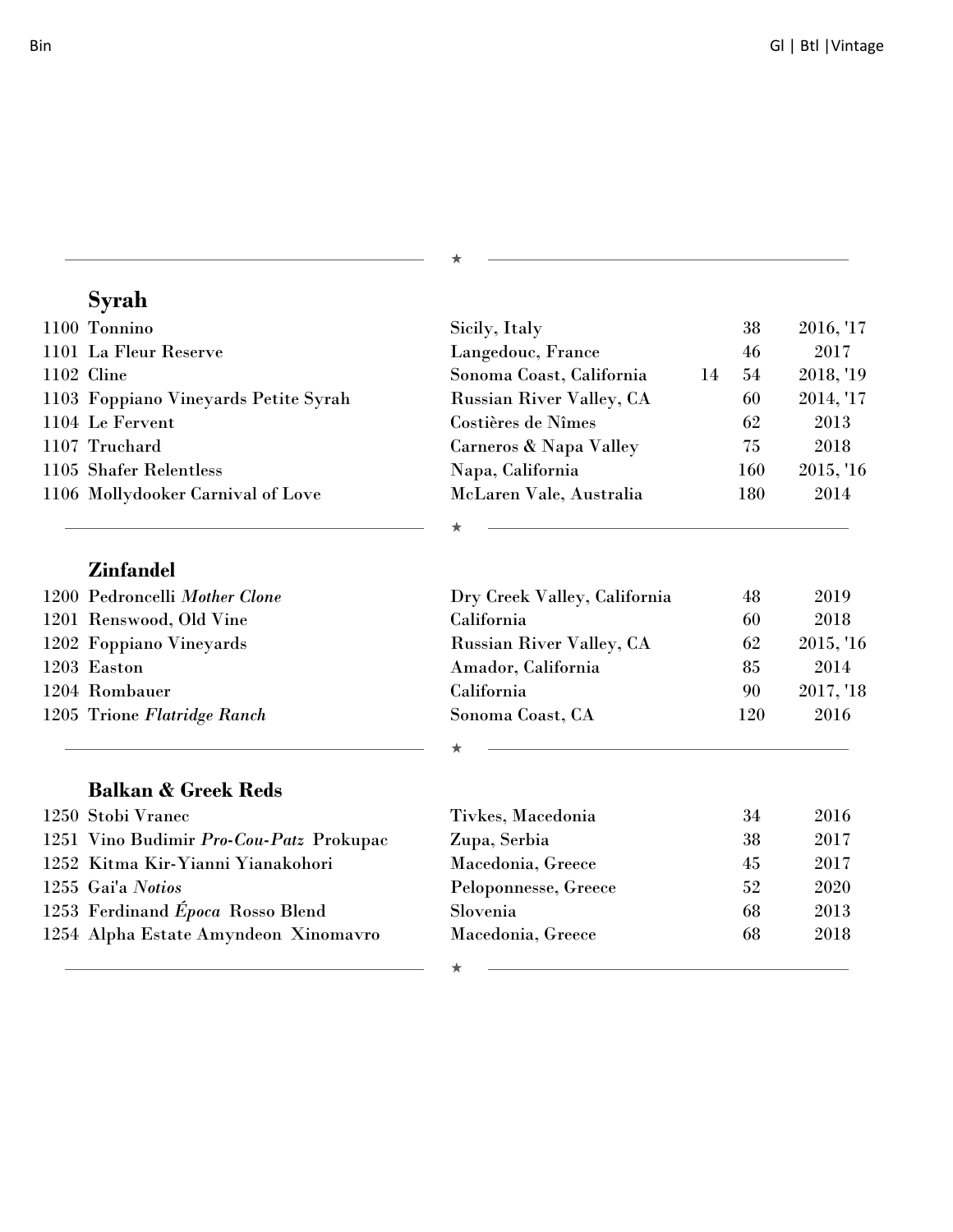| <b>Cabernet</b>                          |                            |    |     |                |
|------------------------------------------|----------------------------|----|-----|----------------|
| 1300 Italo Cescon Il Tralcetto           | Piave, Italy               |    | 48  | 2018           |
| 1360 Chinon Cabernet Franc               | <b>Burgundy</b> , France   |    | 52  | 2019           |
| 1302 Luisa Cabernet Franc                | Friuli, Italy              |    | 54  | 2018           |
| 1303 Bodegas Bianchi                     | Mendoza, Argentina         |    | 54  | 2020           |
| 1304 Scotto                              | Lodi, California           |    | 54  | 2016           |
| 1361 Gibraltar Private Selection         | Napa, California           | 14 | 54  | NV             |
| 1363 Juggernaut                          | Clarksburg, CA             |    | 54  | 2018           |
| 1305 Daou                                | Paso Robles, CA            |    | 55  | 2019           |
| 1306 Louis Martini                       | Napa, California           |    | 56  | 2018           |
| 1368 Boschkloof                          | Stellenbosch, South Africa |    | 58  | 2019           |
| 1308 Sebastiani                          | North Coast Sonoma, CA     |    | 58  | 2015, '16, '18 |
| 1309 Decoy                               | Sonoma, California         | 16 | 62  | 2019           |
| 1310 Noble Tree                          | Sonoma, California         |    | 62  | 2015, '16      |
| 1311 Treana                              | Paso Robles, CA            | 18 | 70  | 2020           |
| 1312 Heritance                           | Napa Valley, CA            |    | 75  | 2014           |
| 1313 Mill Creek                          | Sonoma, California         |    | 75  | 2016, '17      |
| 1371 Waltz Crow Woods                    | Lancaster, PA              |    | 85  | 2017           |
| 1314 Roth                                | Sonoma, California         |    | 87  | 2016           |
| 1367 Figure Libre Cabernet Franc         | Pays d'Oc, France          |    | 95  | 2019           |
| 1315 Heritage by Browne Family Vineyards | Columbia Valley, WA        |    | 95  | 2016, '17      |
| 1316 Rutherford Ranch                    | Napa, California           |    | 100 | 2016, '18      |
| 1317 William Hill                        | Napa, California           |    | 110 | 2015           |
| 1318 Ruthford Hill                       | Napa, California           |    | 110 | 2014, '15      |
| 1319 Honig                               | Napa, California           |    | 110 | 2017, '18      |
| 1320 Frank Family Vineyards              | Napa Valley, CA            |    | 120 | 2016, '18      |
| 1321 Antica                              | Napa, California           |    | 120 | 2016           |
| 1322 Keenan                              | Napa, California           |    | 125 | 2017           |
| 1324 Austin Hope                         | Paso Robles, CA            |    | 135 | 2018, '19      |
| 1325 Peju                                | Napa, California           |    | 135 | 2015, '19      |
| 1326 Chateau Montelena                   | Napa, California           |    | 140 | 2018           |
| 1327 Neal                                | Napa, California           |    | 140 | 2013           |
| 1328 Chappellet Signature                | Napa, California           |    | 150 | 2018           |
|                                          |                            |    |     |                |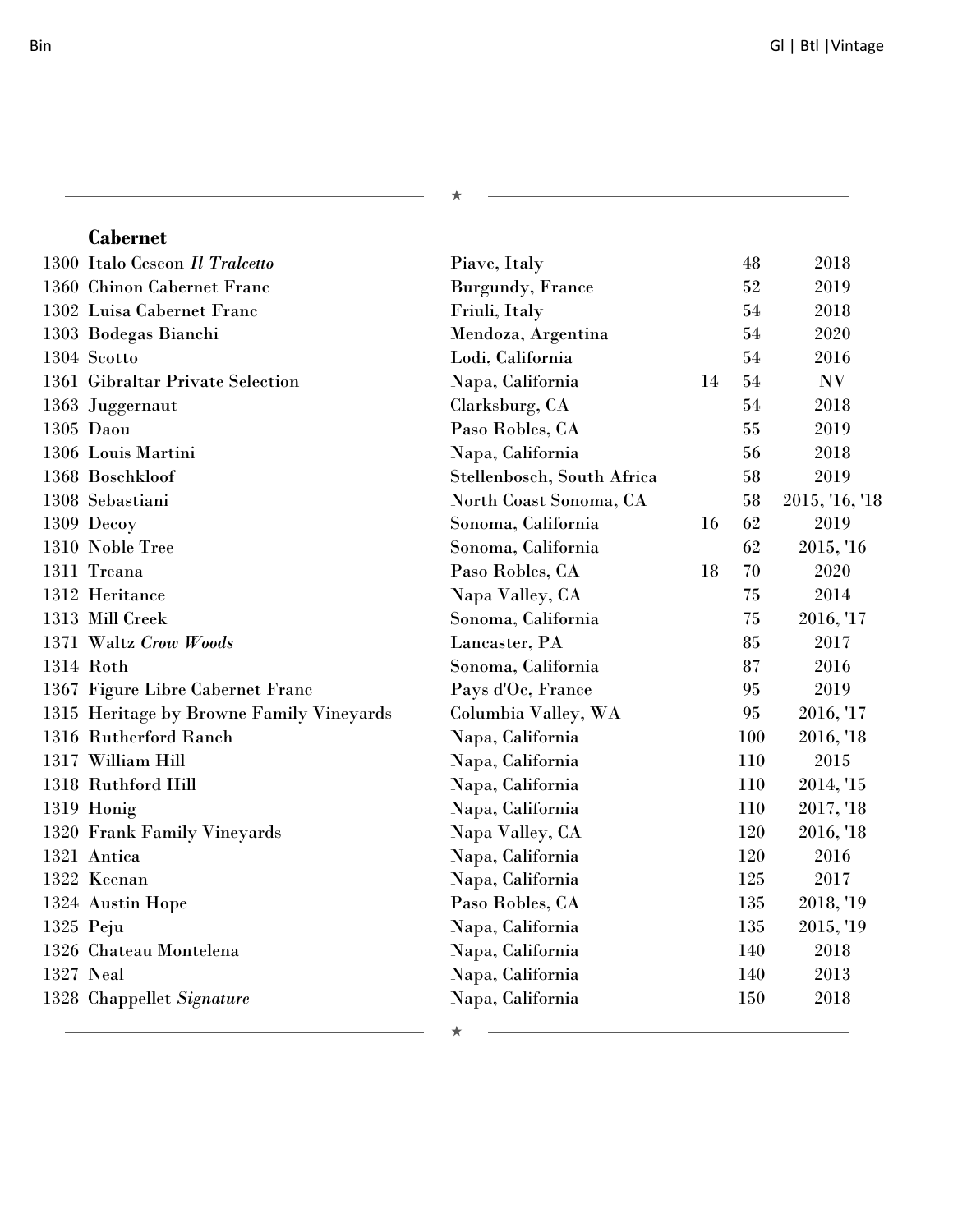| 1329 Frog's Leap                       | Rutherford, CA              | 150 | 2018      |
|----------------------------------------|-----------------------------|-----|-----------|
| 1366 Long Meadow Ranch                 | Napa Valley, CA             | 150 | 2015      |
| 1331 Stags Leap Artemis                | Napa, California            | 150 | 2018      |
| 1332 Smith Madrone                     | Napa, California            | 155 | 2014, '15 |
| 1330 Paul Hobbs Crossbarn              | Sonoma, California          | 160 | 2017, '18 |
| 1333 Silver Oak                        | <b>Alexander Valley, CA</b> | 170 | 2014, '16 |
| 1334 Bella Union                       | Napa, California            | 175 | 2016      |
| 1335 Daou Reserve                      | Paso Robles, CA             | 175 | 2015, '17 |
| 1336 Hess                              | Napa Valley, CA             | 175 | 2016, '18 |
| 1337 Mt. Brave Mt. Veeder              | Napa Valley, CA             | 180 | 2016      |
| 1338 Valadorna Toscana                 | Tuscany, Italy              | 180 | 2010      |
| 1340 Caymus                            | Napa, California            | 195 | 2018, '19 |
| 1341 Rombauer                          | Napa, California            | 195 | 2016      |
| 1339 Shafer One Point Five             | Napa, California            | 210 | 2016, '17 |
| 1342 Duckhorn                          | Napa, California            | 220 | 2016      |
| 1343 La Jota Vineyards Howell Mountain | Napa Valley, CA             | 230 | 2016      |
| 1360 Cade                              | Napa, California            | 250 | 2017      |
| 1344 Coach Insignia                    | Napa, Califorinia           | 250 | 2015      |
| 1369 Corliss                           | Columbia Valley, WA         | 250 | 2015      |
| 1345 Dumol                             | Napa, California            | 250 | 2014, '15 |
| 1346 Don Melchor Concha y Toro         | Peunte Alto, Chile          | 260 | 2015      |
| 1347 Silver Oak                        | Napa Valley, CA             | 270 | 2015, '16 |
| 1348 Groth Reserve                     | Napa, California            | 275 | 2017      |
| 1349 Ghost Block Yountville            | Napa Valley, CA             | 300 | 2017, '18 |
| 1364 Seña                              | Aconcagua Valley, Chile     | 350 | 2018      |
| 1365 Venge Reserve                     | Oakville, Napa              | 375 | 2018      |
| 1350 Quilceda Creek                    | Columbia Valley, WA         | 375 | 2015      |
| 1364 Caymus Reserve                    | Napa, California            | 400 | 2017      |
| 1358 Odette                            | Stag's Leap District, Napa  | 400 | 2018      |
| 1361 Plumpjack                         | Napa Valley, CA             | 400 | 2018      |
| 1351 Staglin                           | Napa, California            | 450 | 2016      |
| 1370 Cliff Lede Poetry                 | Napa Valley, CA             | 450 | 2018      |
| 1352 Joseph Phelps Insignia            | Napa Valley, CA             | 550 | 2015      |
| 1353 Continuum                         | Napa Valley, CA             | 600 | 2015      |
| 1357 Ovid                              | Napa, California            | 600 | 2017      |
| 1354 Silverado                         | Stag's Leap District, Napa  | 650 | 2010, '14 |
| 1355 Shafer Hillside                   | Napa, CA                    | 700 | 2013, '15 |
| 1356 Dominus                           | Napa Valley, CA             | 700 | 2006, '13 |
|                                        |                             |     |           |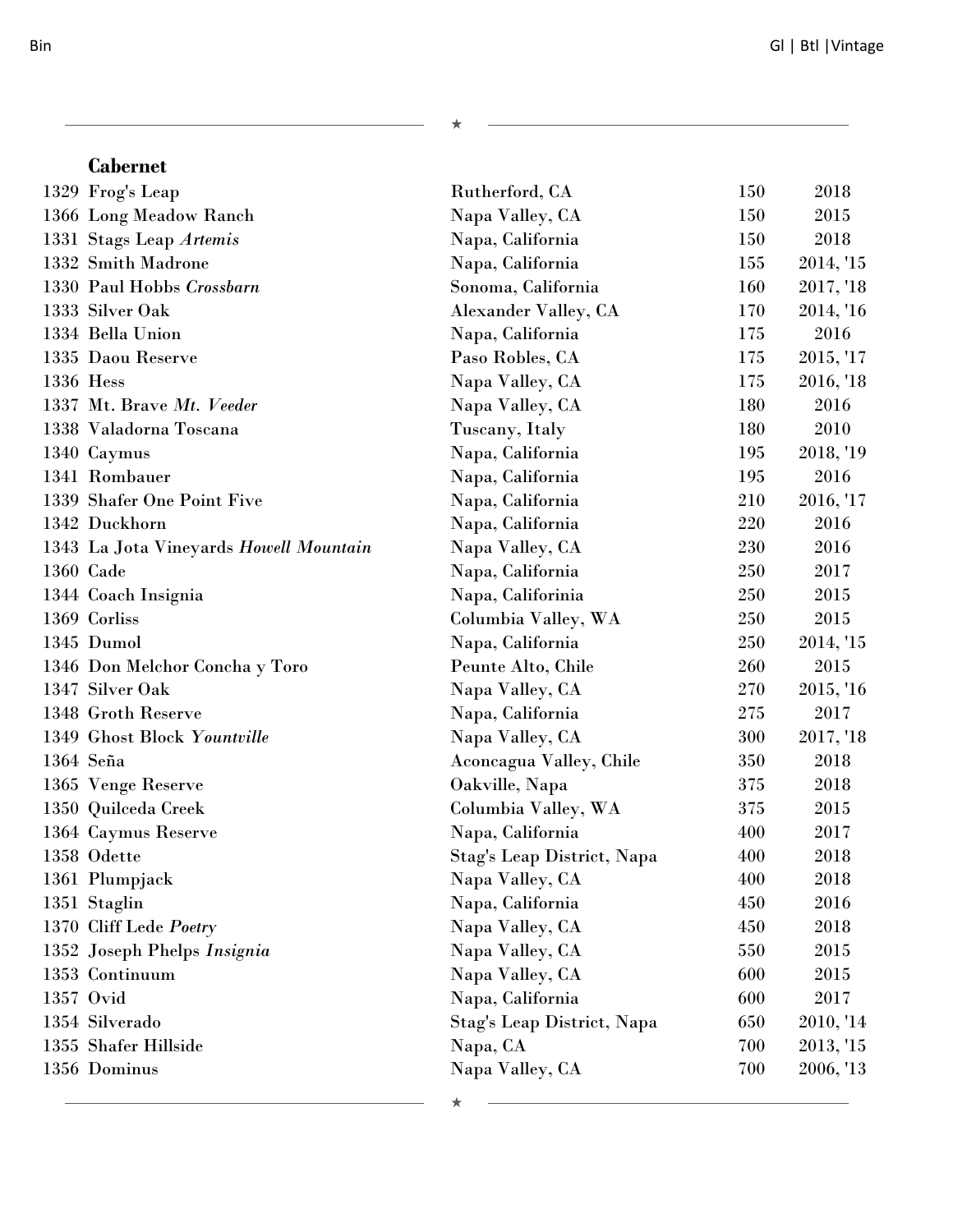<u> 1980 - Johann Barbara, martxa alemaniar arg</u>

#### **French Reds**

| 1400 Aine $&$ Fils                          | Beaujolais             | 38   | 2017, '18      |
|---------------------------------------------|------------------------|------|----------------|
| 1401 Domaine Sainte-Eugenie Corbieres       | Languedoc              | 42   | 2014           |
| 1403 Domaine Chanssaud                      | Coté du Rhone          | 45   | 2015, '16, '18 |
| 1404 Chateau de Perreaux Brouilly           | Burgundy               | 48   | 2014, '17      |
| 1405 Domaine Vallot                         | Coté du Rhone          | 50   | 2019           |
| 1406 Réserve de Bonpas                      | Coté du Rhone          | 54   | 2019           |
| 1407 Franck Balthazar                       | Coté du Rhone          | 56   | 2018           |
| 1418 Domaine Galuval La Montagne            | Cairanne, Rhone Valley | 90   | 2019           |
| 1409 Domaine Des Lises                      | Crozes-Hermitage       | 95   | 2018           |
| 1419 Domaine Santa Duc Les Hautes Garrigues | Gigondas               | 150  | 2018           |
| 1415 Ferraton Les Grand Muriers             | Cornas, France         | 150  | 2017           |
| 1416 Ferraton Lieu-Dit Les Eygats           | Cornas, France         | 175  | 2017           |
| 1410 E. Guigal Vigne de l'Hospice           | Saint Joseph           | 250  | 2015, '16      |
| 1417 Ferraton Ermitage La Méal              | Hermitage, France      | 350  | 2017           |
| 1411 E. Guigal La Landone                   | <b>Cote Rotie</b>      | 1100 | 2014           |
| 1412 E. Guigal La Turque                    | <b>Cote Rotie</b>      | 1100 | 2014, '15      |
| 1413 E. Guigal La Mouline                   | <b>Cote Rotie</b>      | 1100 | 2014           |
|                                             |                        |      |                |

<u> 1989 - Johann Stein, fransk politik (d. 1989)</u>

 $\star$ 

#### **Bordeaux**

| 1420 Moulin de Clotte                     | Castillon Cotes de Bourdeax     |    | 50  | 2016      |
|-------------------------------------------|---------------------------------|----|-----|-----------|
| 1421 Chateau Lyonnat                      | Lussac St. Emilion              |    | 60  | 2011      |
| 1422 Chateau Bellgrave                    | Medoc                           |    | 60  | 2017      |
| 1436 Chateau Le Grand Verdus Supérieur    | <b>Bordeaux</b>                 | 16 | 62  | 2019      |
| 1424 Chateau Tour Prignac                 | Medoc                           |    | 65  | 2012, '14 |
| 1425 Chateau Le Breton Supérieur          | <b>Bordeaux</b>                 |    | 65  | 2015, '18 |
| 1426 Chateau Louvie Grand Cru             | <b>St. Emilion</b>              |    | 65  | 2016      |
| 1427 Chateau Milhade Recougne             | Fronsac                         |    | 68  | 2015, '16 |
| 1428 Chateau Haut Logat                   | <b>Haut Medoc</b>               |    | 72  | 2014, '16 |
| 1429 Chateau Gueyrosse Grand Cru          | <b>St. Emilion</b>              |    | 75  | 2012      |
| 1437 Chateau Villars                      | <b>Bordeaux</b>                 |    | 85  | 2007      |
| 1435 Chateau L'Etoile de Clotte Grand Cru | <b>St. Emilion</b>              |    | 92  | 2017      |
| 1430 Chateau des Laurets                  | <b>Puisseguin Saint Emilion</b> |    | 95  | 2015      |
| 1432 Chateau Pibran                       | Pauillac                        |    | 125 | 2014      |
| 1438 Chateau Latour                       | Pauillac                        |    | 220 | 2016      |
| 1434 Chateau Gloria 1.5L                  | Saint-Julien                    |    | 300 | 2018      |
|                                           |                                 |    |     |           |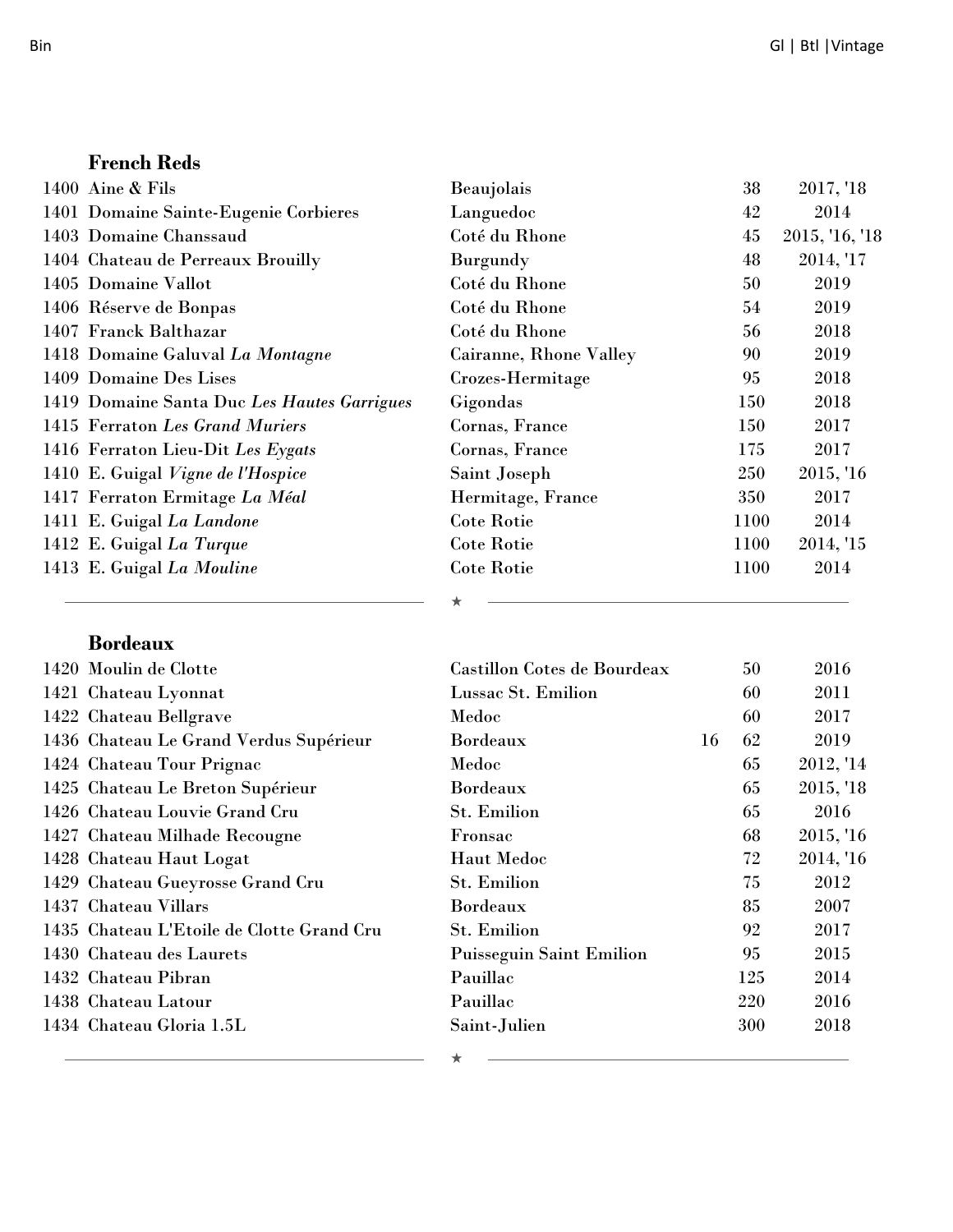| <b>Chateauneuf-Du Pape</b>                    |                     |    |     |           |
|-----------------------------------------------|---------------------|----|-----|-----------|
| 1451 Domaine des Chanssaud                    | Chateauneuf-Du Pape |    | 90  | 2016      |
| 1452 Domaine de la Charbonniere               | Chateauneuf-Du Pape |    | 130 | 2019      |
| 1456 E. Guigal Saint Pieres de Nalys          | Chateauneuf-Du Pape |    | 130 | 2016      |
| 1453 Ferraton Père & Fils                     | Chateauneuf-Du Pape |    | 150 | 2017      |
| 1454 Bonpas Bonus Passus                      | Chateauneuf-Du Pape |    | 155 | 2017      |
| 1455 Charbonniere Cuveé Hautes Brusqieres     | Chateauneuf-Du Pape |    | 160 | 2016      |
|                                               |                     |    |     |           |
| <b>Italian Reds</b>                           |                     |    |     |           |
| 1500 Veglio Michelino Dolcetto, Low Hystamine | Alba, Piedmont      |    | 35  | 2016, '17 |
| 1501 Veglio Michelino Barbera                 | Alba, Piedmont      |    | 35  | 2019      |
| 1502 Bindi Sergardi Achille                   | Tuscany             |    | 38  | 2019      |
| 1503 Matteo Braidot Refosco                   | Friuli, Italy       |    | 42  | 2019      |
| 1504 Corash Cannonau Riserva                  | Sardinia, Italy     |    | 45  | 2013      |
| 1505 Duca Sanfelice Ciro Rosso Riserva        | Calabria            |    | 45  | 2018      |
| 1506 Zemmer Raut Lagrein                      | Alto Adige, Italy   |    | 48  | 2012      |
| 1520 Banfi Centine Toscana Rosso              | Tuscany             | 13 | 50  | 2019      |
| 1519 Spinelli Montelpulciano                  | Abruzzo, Italy      | 13 | 50  | 2020      |
| $1507\,$ Locations $IT$ Negroamaro Blend      | Italy               |    | 52  | N V       |
| 1508 Giovani Rosso Barbera                    | Serralunga d'Alba   | 14 | 54  | 2017      |
| 1509 Passo Cale Montelpuciano                 | Abruzzi, Italy      |    | 55  | 2017, '19 |
| 1510 Casale Cilliani Malvasia Nera            | Salento, Puglia     |    | 58  | 2019      |
| 1511 Pecchenino Dolcetto                      | Dogliani, Italy     |    | 58  | 2019      |
| 1512 Martoccia Rosso Di Montalcino            | Tuscany, Italy      |    | 58  | 2014, '15 |
| 1513 Planeta La Segreta Rosso                 | Sicily, Italy       |    | 58  | 2017, '18 |
| 1514 Malandrino Montepulciano Organic         | Abruzzo, Italy      |    | 62  | 2018      |
| 1515 Muraia Rosso                             | Abruzzo, Italy      |    | 65  | 2010, '12 |
| 1516 Luce Lucente Sangiovese                  | Tuscany, Italy      |    | 65  | 2016, '18 |
| 1517 Tascante Ghiaia Nera Rosso               | Etna, Sicily, Italy |    | 65  | 2017, '18 |
| 1518 Zenato Ripassa Valpolicella Superiore    | Valpolicella, Italy |    | 75  | 2017      |
|                                               |                     |    |     |           |
| Chianti                                       |                     |    |     |           |
| 1525 Dorati                                   | Siena, Italy        |    | 26  | 2016, '18 |
| 1526 Verrazzano Rosso                         | Italy               |    | 32  | 2017      |
| 1527 Dorati Riserva                           | Siena, Italy        |    | 36  | 2014, '16 |
| 1528 Gagliole Rubiolo Classico                | Tuscany, Italy      |    | 40  | 2017, '18 |
| 1529 Fizzano Riserva                          | Italy               |    | 90  | 2009      |
| 1530 Castello del Rampello Classico           | Tusacany, Italy     |    | 120 | 2018      |
| 1531 La Sala Gran Selezione                   | Tusacany, Italy     |    | 150 | 2016      |
|                                               |                     |    |     |           |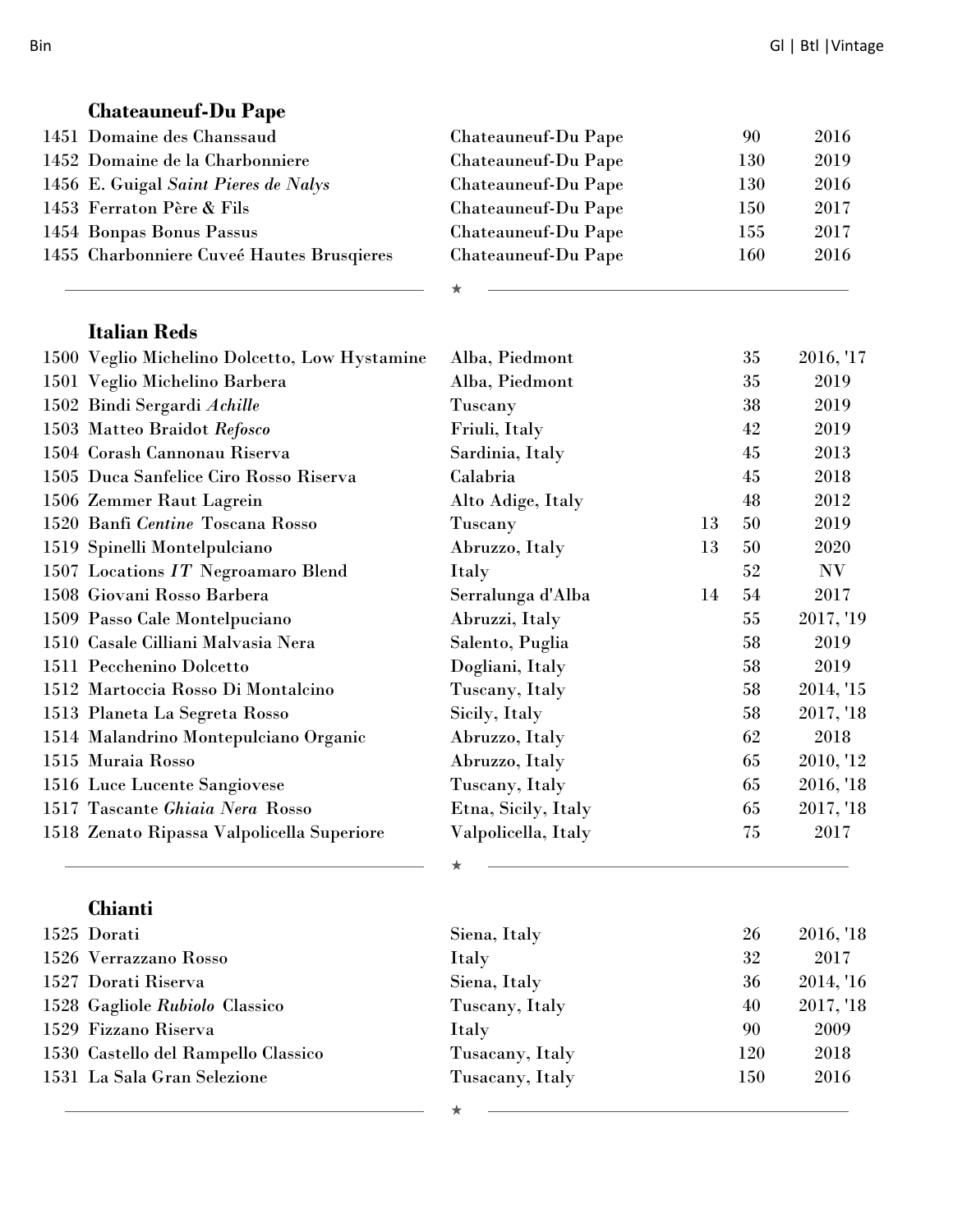| <b>Brunello Di Montalcino</b>           |                              |            |           |
|-----------------------------------------|------------------------------|------------|-----------|
| 1535 Martoccia                          | Tuscany, Italy               | 75         | 2016      |
| 1536 Fanti                              | Tuscany, Italy               | 120        | 2014, '15 |
| 1540 Poggio Salvi Villa                 | Tuscany, Italy               | 125        | 2017      |
| 1537 Argiano                            | Tuscany, Italy               | 160        | 2016      |
| 1538 Poggio Salvi Villa Riserva         | Tuscany, Italy               | 250        | 2015      |
| 1539 Biondi Santi                       | Tuscany, Italy               | 400        | 2012      |
|                                         |                              |            |           |
| <b>Super Tuscan</b>                     |                              |            |           |
| 1545 Lagone Aia Vecchia                 | Tuscany, Italy               | 65         | 2018      |
| 1546 Tenuta Sette Cieli NOI4            | Bolgheri, Tuscany            | 110        | 2015, '18 |
| 1547 Tenuta San Guido Le Difese         | Castegneto Carducci, Tuscany | 120        | 2019      |
| 1548 Montepeloso Toscana Eneo           | Tuscany, Italy               | 125        | 2015      |
| 1549 Ornellaia                          | Bolgheri, Tuscany            | 380        | 2016      |
| 1550 Sassicaia                          | Bolgheri, Tuscany            | 450        | 2017      |
|                                         |                              |            |           |
| <b>Nebbiolo</b>                         |                              |            |           |
| 1555 Veglio Michelino Figlio Barbaresco | Piedmont, Italy              | 60         | 2013, '16 |
| 1556 Veglio Michelino Figlio Barolo     | Piedmont, Italy              | 65         | 2016, '17 |
| 1558 Cantine Povero Priore Barolo       | Piedmont, Italy              | 90         | 2014, '16 |
| 1559 Pertinance Barolo                  | Langhe, Italy                | 110        | 2013      |
| 1560 Elvio Cogno Bordini Barbaresco     | Piedmont, Italy              | 125        | 2015      |
| 1561 Giovanni Rosso Barolo              | Serralunga d'Alba            | 130        | 2015      |
| 1562 Giacomo Fenocchio Barolo           | Piedmont, Italy              | 130        | 2014      |
| 1563 Parusso Barolo                     | Piedmont, Italy              | 130        | 2015      |
| 1564 Bricco Carlina Barolo              | Piedmont, Italy              | 135        | 2016      |
| 1565 Luigi Baudana Barolo               | Serralunga d'Alba            | <b>160</b> | 2015      |
| 1566 Pecchenino Barolo                  | Dogliani, Italy              | 160        | 2016      |
| 1567 Rivetto Barolo                     | Serralunga d'Alba            | 175        | 2015, '16 |
|                                         | ★                            |            |           |

| 1575 Corte del Sole             | Veneto, Valpolicella | 18. | 70  | 2019 |
|---------------------------------|----------------------|-----|-----|------|
| 1576 Ca'della Scalla Pianissimo | Piave, Italy         |     | 90  | 2013 |
| 1577 Secoli                     | Veneto, Italy        |     | 90  | 2017 |
| 1578 Buglioni L'Amarone         | Veneto, Valpolicella |     | 125 | 2016 |
| 1579 Zenato                     | Veneto               |     | 150 | 2017 |
| 1580 Bussola Amarone Classico   | Veneto, Valpolicella |     | 160 | 2015 |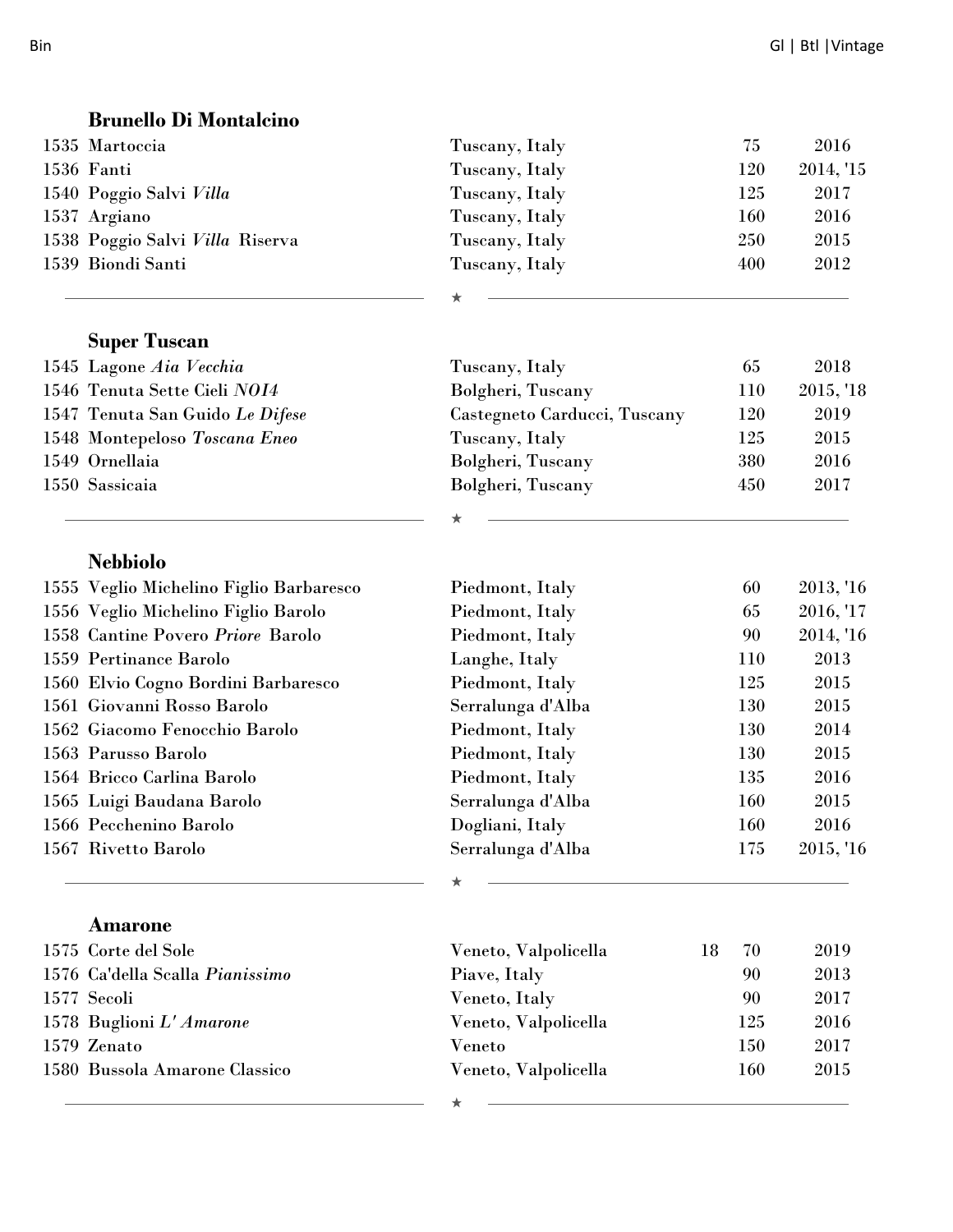|  | <b>Nero D'Avoia</b>                         |                            |     |           |
|--|---------------------------------------------|----------------------------|-----|-----------|
|  | 1585 Feudo Maccari Neré                     | Sicily, Italy              | 45  | 2018      |
|  | 1586 Tonnino, Organic Grapes                | Sicily, Italy              | 46  | 2017, '18 |
|  | 1587 Branciforti                            | Sicily, Italy              | 48  | 2018      |
|  | 1588 Zisola                                 | Sicily, Italy              | 75  | 2014, '15 |
|  | 1589 Feudo Montoni                          | Vrucara, Sicilia           | 125 | 2015      |
|  |                                             |                            |     |           |
|  | Primitivo                                   |                            |     |           |
|  | 1595 Casale Cilliani                        | Salento, Puglia            | 54  | 2019      |
|  | 1596 Prete Brigante                         | Salento, Puglia            | 57  | 2019      |
|  | 1597 Vignalesta                             | Manduria, Italy            | 60  | 2018      |
|  | 1598 Giaramano Riserva                      | Manduria, Italy            | 75  | 2011      |
|  | 1599 Sonetto Riserva                        | Manduria, Italy            | 95  | 2012, '13 |
|  |                                             |                            |     |           |
|  | <b>Spanish &amp; Portugese Reds</b>         |                            |     |           |
|  | 1612 Sidónio DeSousa Baga                   | Bairrada, Portugal         | 32  | 2016      |
|  | 1611 Feuerheerd's Anchor                    | Douro, Portugal            | 38  | 2019      |
|  | 1600 Marqués del Atrio Tempranillo Reserva  | Rioja                      | 54  | 2015      |
|  | 1601 Vina Eguia Riserva                     | Rioja                      | 54  | 2015      |
|  | 1602 Ontanon Tempranillo                    | Rioja                      | 54  | 2016      |
|  | 1603 Godelia Mencia                         | <b>Bierzo</b>              | 55  | 2010      |
|  | 1604 Celeste Tempranillo Crianza            | Ribera del Duero, Spain    | 55  | 2016      |
|  | 1613 Mariposa                               | Touriga Nacional, Portugal | 58  | 2017      |
|  | 1605 Ontanon Tempranillo Reserva            | Rioja                      | 68  | 2011      |
|  | 1606 Marquis de Toro Finca la Moura Mencia  | Castilla y Leon, Spain     | 75  | 2015      |
|  | 1614 Hermanos Pecina Reserva                | Rioja                      | 90  | 2011      |
|  | 1607 Purgatori                              | Costers del Segre, Spain   | 110 | 2017      |
|  | 1610 Gomez Cruzado Pancrudo Garnacha        | Rioja                      | 135 | 2017      |
|  | 1608 Cune Imperial Tempranillo Gran Riserva | Rioja                      | 195 | 2014      |
|  |                                             | $\star$                    |     |           |

#### **Nero D'Avola**